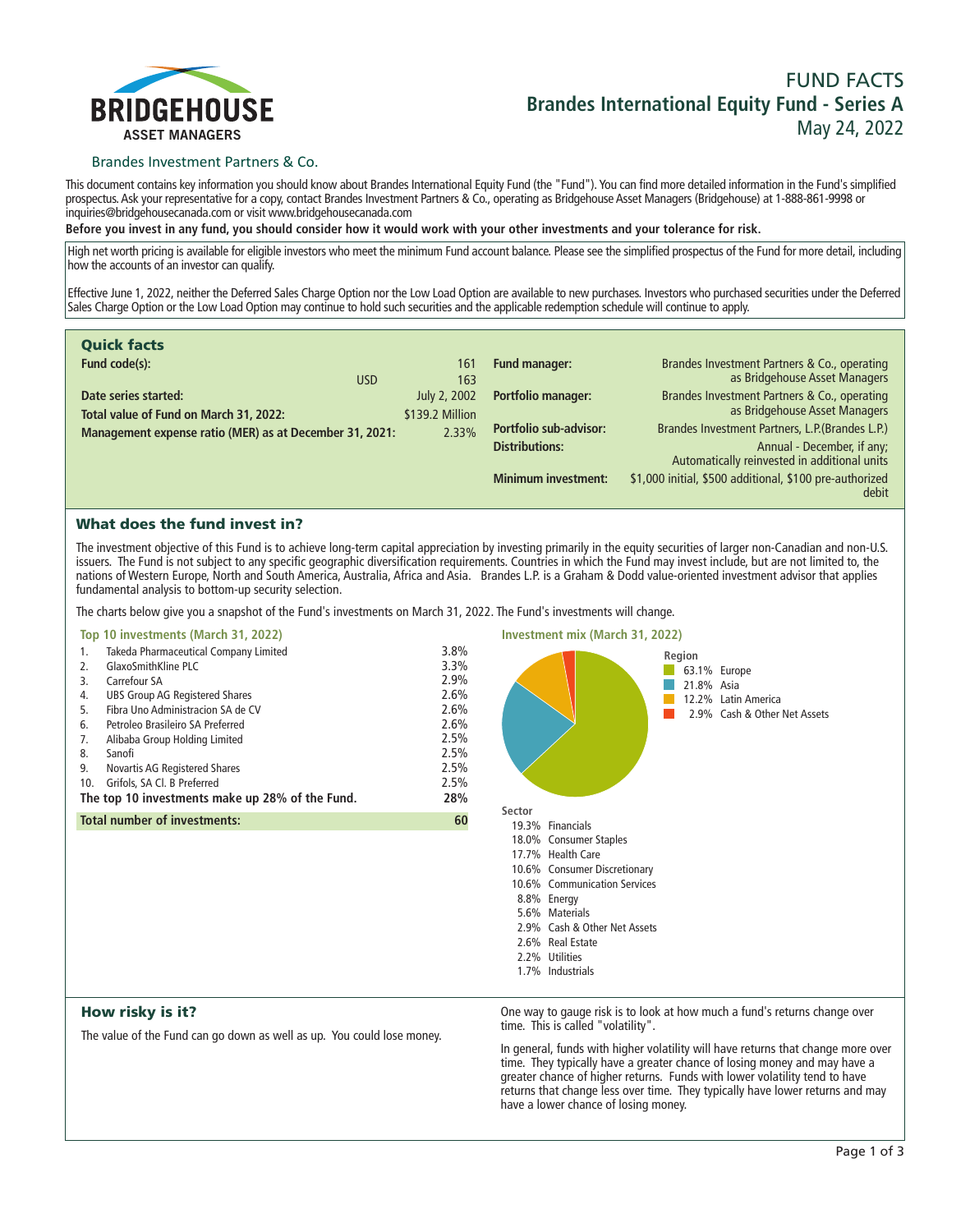

**For more information about the risk rating and specific risks that can affect the Fund's returns, see the Risk section of the Fund's simplified prospectus.**

**Like most mutual funds, this Fund does not have any guarantees. You may not get back the amount of money you invest.**

#### **Risk rating**

**Bridgehouse has rated the volatility of this Fund as Medium.**

**This rating is based on how much the fund's returns have changed from year to year. It doesn't tell you how volatile the fund will be in the future. The rating can change over time. A fund with a low risk rating can still lose money.**



# How has the fund performed?

**This section tells you how Series A units of the Fund have performed over the past 10 years. Returns are after expenses have been deducted. These expenses reduce the Fund's returns.**

**No guarantees**

#### **Year-by-year returns**

**The bar chart shows the Fund's Series A units annual performance for each of the years shown. The Fund dropped in value in 2 of the 10 years. The range of returns and change from year to year can help you to assess how risky the Fund has been in the past. It does not tell you how the Fund will perform in the future.**



#### **Best and worst 3-month returns**

**This table shows the best and worst returns for Series A units of the Fund in a 3-month period over the past 10 years. The best and worst 3-month returns could be higher or lower in the future. Consider how much of a loss you could afford to take in a short period of time.**

|                    | <b>Return</b> | 3 months ending  | If you invest \$1,000 at the beginning of the period |
|--------------------|---------------|------------------|------------------------------------------------------|
| <b>Best return</b> | 20.8%         | January 31, 2021 | Your investment would rise to \$1,208                |
| Worst return       | -24.7%        | March 31, 2020   | Your investment would drop to \$753                  |

#### **Average return**

**If you invested \$1,000 in the Series A units of this Fund 10 years ago it would now be worth \$1,721. This represents an annual compound rate of return of +5.6%.**

| Who is this fund for?<br>A word about tax<br>• This Fund is suitable for investors who are long term investors and who<br>In general, you'll have to pay income tax on any money you make on a fund.<br>wish to add the appreciation potential of non-Canadian and non-U.S.<br>you hold the Fund in a registered plan, such as a Registered Retirement<br>companies to their portfolio.<br>The Fund is also available to be purchased in U.S. Dollars.<br>Savings Plan or a Tax-Free Savings Account. |                                                                           |                                                                            |
|-------------------------------------------------------------------------------------------------------------------------------------------------------------------------------------------------------------------------------------------------------------------------------------------------------------------------------------------------------------------------------------------------------------------------------------------------------------------------------------------------------|---------------------------------------------------------------------------|----------------------------------------------------------------------------|
|                                                                                                                                                                                                                                                                                                                                                                                                                                                                                                       |                                                                           |                                                                            |
| Keep in mind that if you hold your fund in a non-registered account, any fund<br>cannot tolerate a medium degree of volatility.<br>distributions are included in your taxable income, whether you receive them in<br>cash or have them reinvested.                                                                                                                                                                                                                                                    | This Fund is not suitable as a short term investment or for investors who | How much you pay depends on the tax laws where you live and whether or not |

# How much does it cost?

**The following tables show the fees and expenses you could pay to buy, own and sell Series A units of the Fund. The fees and expenses - including any commissions can vary among each series of a fund and among funds. Higher commissions can influence representatives to recommend one investment over another. Ask about other funds and investments that may be suitable for you at a lower cost.**

#### **1. Sales charges**

**There is only one sales charge option when you buy this Series of units of this Fund.**

| Sales charge option    | What you pay                           |                                            | <b>How it works</b>                                                                                                                                                                               |
|------------------------|----------------------------------------|--------------------------------------------|---------------------------------------------------------------------------------------------------------------------------------------------------------------------------------------------------|
|                        | in per cent $(\% )$                    | in dollars $($ \$ $)$                      |                                                                                                                                                                                                   |
| Front-end sales charge | 0% to 5% of the amount you<br>purchase | \$0 to \$50 for each<br>\$1,000 investment | The sales charge is decided by you and your representative<br>at the time of purchase. It is deducted from the amount you<br>invest and is paid to your representative's firm as a<br>commission. |